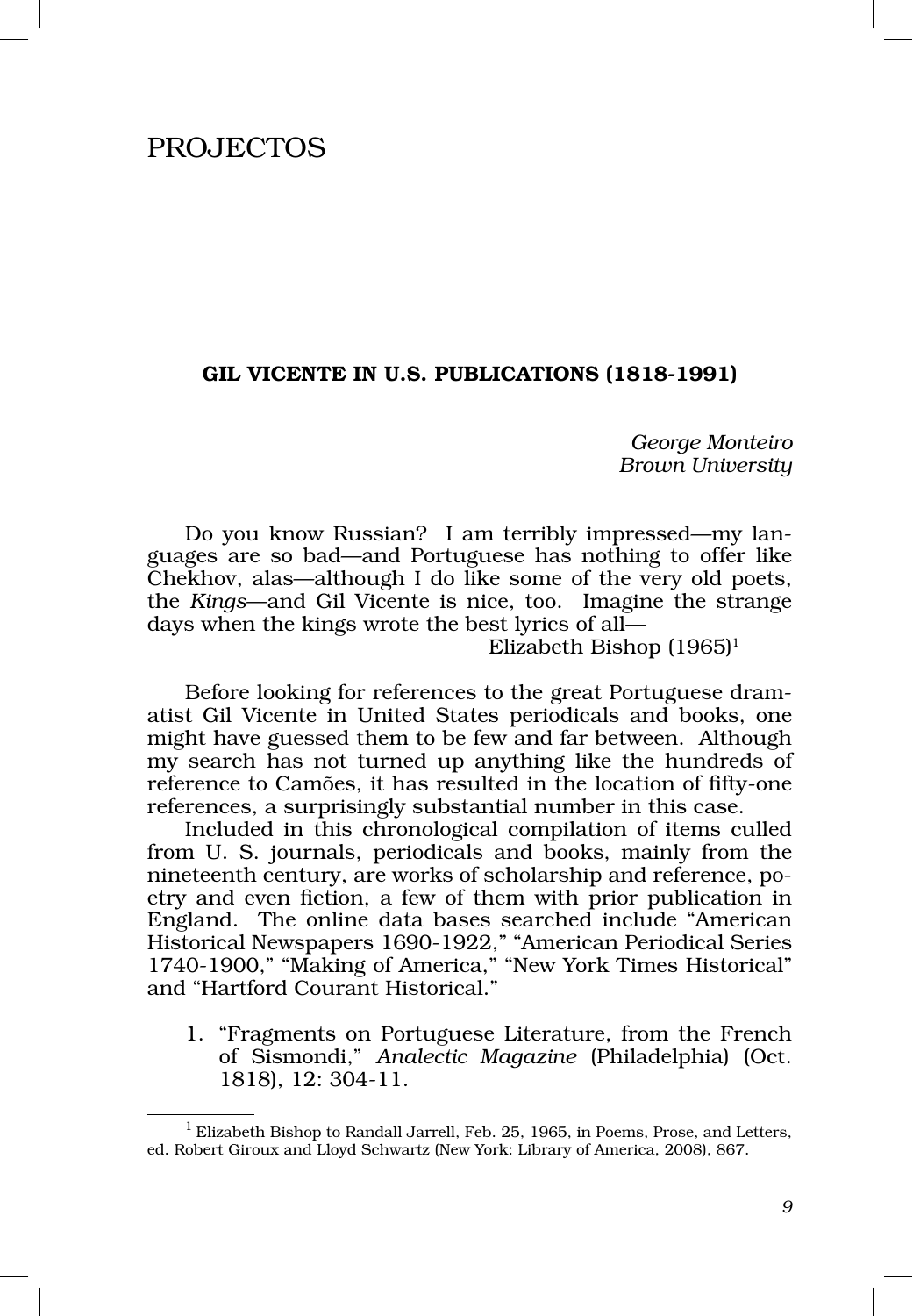Portugal's "dramatic literature is very poor. They have but one popular poet who has written in the spirit of the na‑ tion, Gil Vicente."

- 2. "Portuguese Mysteries," *New England Galaxy and United States Literary Advertiser* (Boston) (Oct. 5, 1827), p. 3. Summarizes the plots of two of Gil Vicente's dramas.
- 3. "Literary Chronology: List of the Principal Writers Mentioned in Sacred and Profane History," *American Quarterly* (Boston) (Nov. 1832), 5: 132‑47. The list includes "Gil Vicente; Comedy."
- 4. "The Blind Artist," *Western Monthly Magazine* (Cincinnati) (May 1834), 3: 237‑47; *The Knickerbocker; or New York Monthly Magazine* (June 1848), 31: 495‑503.

"Gil Vicente was indeed no ordinary foe. Whether he was, as his name might imply, a descendant of the great dramatist, history has not seen fit to inform us."

5. "Memoirs of the Marquis de Pombal," *North American Review* (Boston) (Apr. 1845), 60: 478‑88.

> The sixteenth century is "illustrated by the names of Caminha, Gil Vicente, Diogo Bernardes, and, above all, by the mighty genius of Camoens."

6. "Ticknor's History of Spanish Literature," *Christian Examiner and Religious Miscellany* (New York) (Jan. 1850), 48: 121‑45.

> "Gil Vicente, a native of Portugal, wrote plays both in Spanish and Portuguese."

7. [William Hickling Prescott], "*History of Spanish Literature*," *North American Review* (Boston) (Jan. 1850), 70: 28; *The Living Age* (Boston) (Feb. 2, 1850), 24: 213; and reprinted in William Hickling Prescott. *Biographical and Critical Miscellanies*. Philadelphia: J. B. Lippincott, 1865. 683.

"[George Ticknor] accompanies his analysis with occa‑ sional translations of the best passages from the ancient masters. From one of them—a sort of dramatic eclogue, by Gil Vicente—we extract the following spirited verses. The scene represents Cassandra, the heroine of the piece, as refusing all the solicitations of her family to change her state of maiden freedom for married life." [Quotes twenty-‑eight lines, beginning with "They say, ''T is time, go, mar‑ ry! go!'"]

8. Lieber, Franz, E. Wigglesworth and T. G. Bradford. (Eds.). *Encyclopedia Americana* (Boston: Mussey and Company, 1851), X, 285.

Calderon and Lope de Vega "formed themselves" on "the model of Gil Vicente."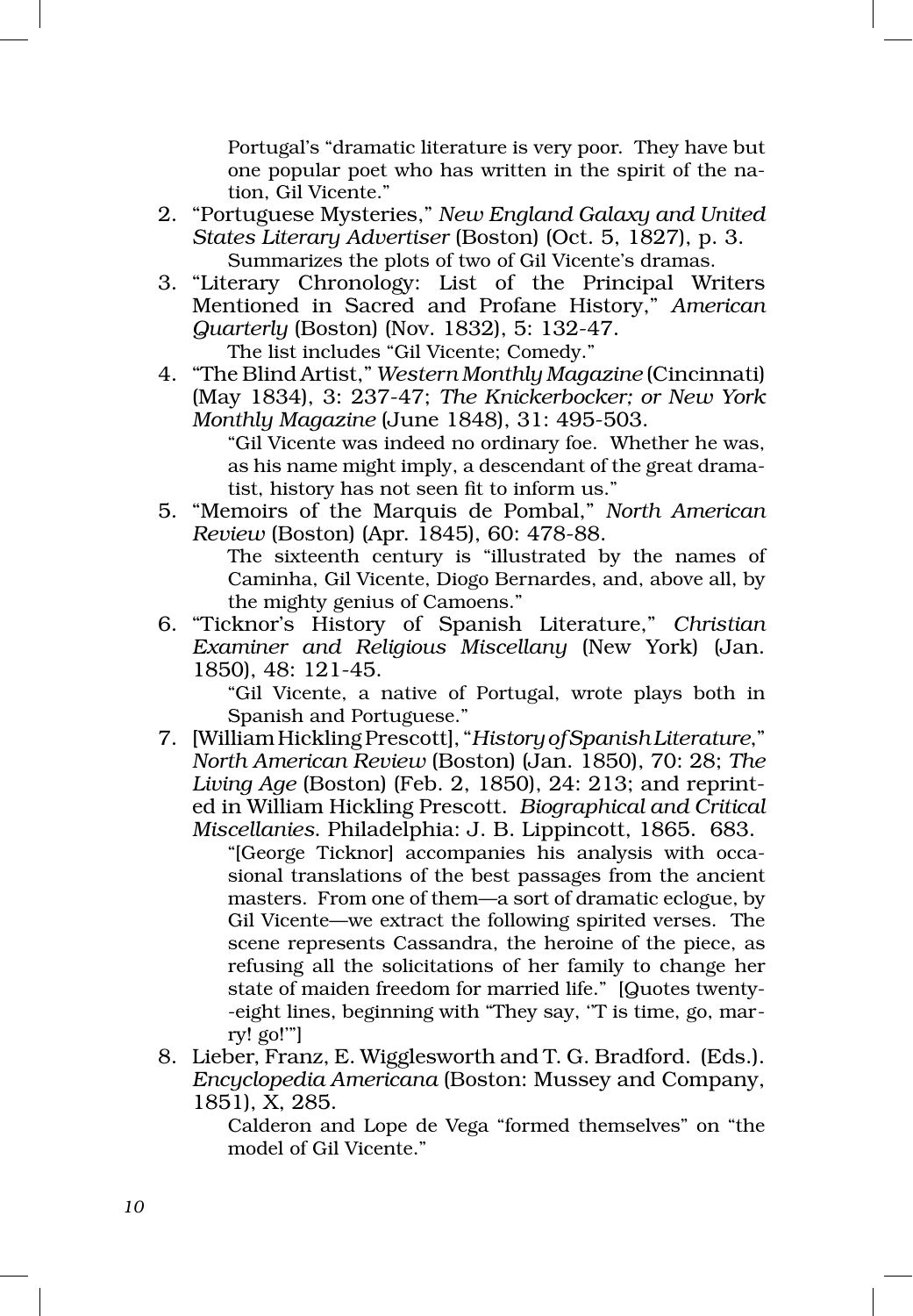9. Southey, Charles Cuthbert. (Ed.). *The Life and Correspondence of Robert Southey* (New York: Harper & Brothers, 1851). 238.

Robert Southey writes, in a letter, "The title of the Portuguese Plautus" is "generally applied to Gil Vicente."

10."Ticknor's History of Spanish Literature [from the *Quarterly Review*]," *Eclectic Magazine* (New York) (Jan. 1851), 22: 1‑24.

> Gil Vicente is "the first, best, and last dramatist of Portugal, to read whose works Erasmus is said to have learnt Portuguese."

11.Godwin, Parke. (Ed.). *Hand‑Book of Universal Biography* (*Putnam's Home Cyclopedia*) (New York: George A. Putnam, 1852. 442.

> Identifies Gil Vicente as "a Portuguese dramatist of the 16<sup>th</sup> century, who wrote nearly fifty plays, and excelled all the dramatic writers of that period in elegance of style and fertility of invention."

12.Ripley, George and Bayard Taylor. (Eds.). *Hand‑Book of Literature and the Fine Arts* (*Putnam's Home Cyclopedia*) (New York: George P. Putnam, 1852. 368.

Gil Vicente is "supposed to have served as a model to Lope de Vega and Calderon."

13.Putnam, George P. (Ed.). *Hand‑Book of Chronology* (*Putnam's Home Cyclopedia*) (New York: G. P. Putnam, 1853), 636.

On the list is Gil Vicente "d. 1567, comedy."

14.Goodrich, Samuel G. (Ed.). *A History of All Nations from the Earliest Periods to the Present Time* (New York: J. C. Derby & N. C. Miller, 1854. 851.

Portugal has produced "an eminent dramatist, Gil Vicente."

15.Godwin, Parke. (Ed.). *Cyclopedia of Universal Biography* (New York: A. S. Barnes, 1856). 442.

> "Gil Vicente, a Portuguese dramatist of the 16<sup>th</sup> century, who wrote nearly fifty plays, and excelled all the dramatic writers of that period in elegance of style and fertility of invention."

16.[Thomas Wentworth Higginson]. "Portugal's Glory and Decay." *North American Review* (Boston) (Oct. 1856), 83: 474.

> "Among the earlier names least thoroughly forgotten" is that of Gil Vicente, "to read whose comedies Erasmus studied the language."

17."Mind Your P's and Q's," *Oliver Optic's Magazine* (Boston) (Apr. 4, 1868), 3: 219.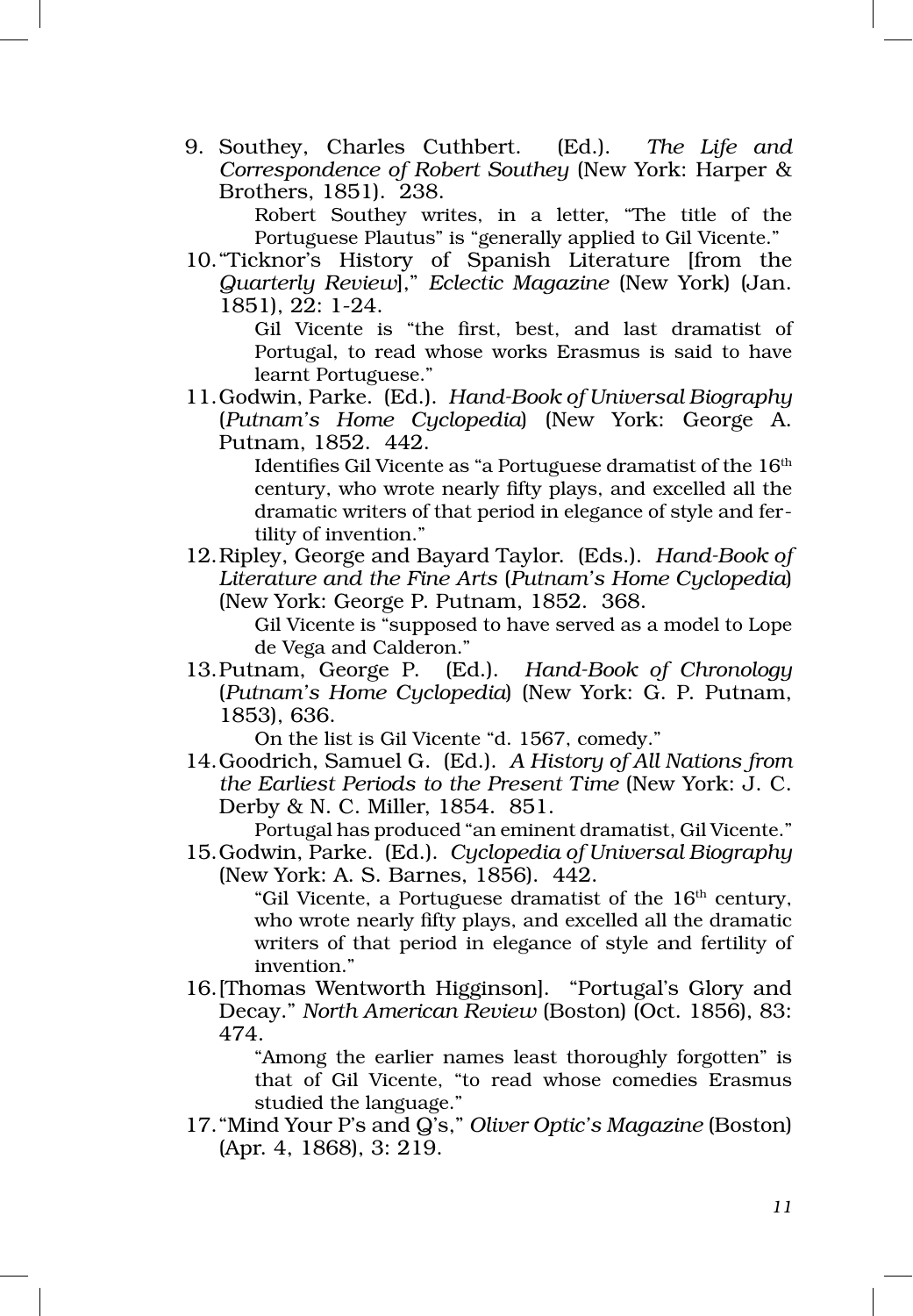Erasmus is "said to have learned the Portuguese language in order to be able to read the comedies of Gil Vicente, the only celebrated dramatist whom Portugal can boast."

18.Thomas, Joseph. (Ed.). *Universal Pronouncing Dictionary of Biography and Mythology* (Philadelphia: J. B. Lippincott, 1870), 1035.

> Gil Vicente "did more than any other to build up the modern drama."

19.Andersen, Hans Christian. *In Spain and a Visit to Portugal*. New York: Hurd & Houghton, 1870.

When Gil Vicente drew on folk literature for his comedies, he was opposed for eschewing the "classical."

*20.Chambers's Encyclopedia: A Dictionary of Universal Knowledge for the People* (Philadelphia: J. B. Lippincott, 1872), I, 183.

> Gil Vicente "extracted" from the Amadis de Gaul romance "the materials for two Spanish comedies."

- *21.Chambers's Encyclopedia: A Dictionary of Universal Knowledge for the People* (Philadelphia: J. B. Lippincott/ Edinburgh: W. &. R. Chambers, 1873), I, 181, 702, 751. "With Camoens and his contemporary, Gil Vicente, the language and poetry of Portugal reached the culminating point of their development."
- 22.Holland, J. G. (Ed.). *Illustrated Library of Favorite Song*. New York: Scribner, Armstrong and Company / Chicago: Hadley Brothers & Kane, 1873. 287.

This anthology includes Henry Wadsworth Longfellow's translation of Gil Vicente's poem, "She is a Maid of Artless Grace."

23.Ripley, George and Charles H. Dana. (Eds.). *The American Cyclopedia* (New York: D. Appleton, 1875). XIII, 743.

Gil Vicente's "comedies, tragic-comedies, farces, and pantomimes, published collectively in 1563, derive their merit rather from truthfulness of character and vivacity of dialogue than from fertility of invention."

24."Calderon's Autos Sacramentales," *Catholic World* (New York) (Apr. 1875), 21: 33.

> "We can form some idea of the early *autos sacramentales* from the production of Juan de la Ercina and Gil Vicente," the latter the author of an "*auto* for Christmas, and one on the subject of St. Martin."

25.Bryant, William Cullen. (Ed.). *A New Library of Poetry and Song* (New York: J. B. Ford, 1876). 443; *The Family Library of Poetry and Song* (New York: Fords, Howard and Hulbert, 1880. 479.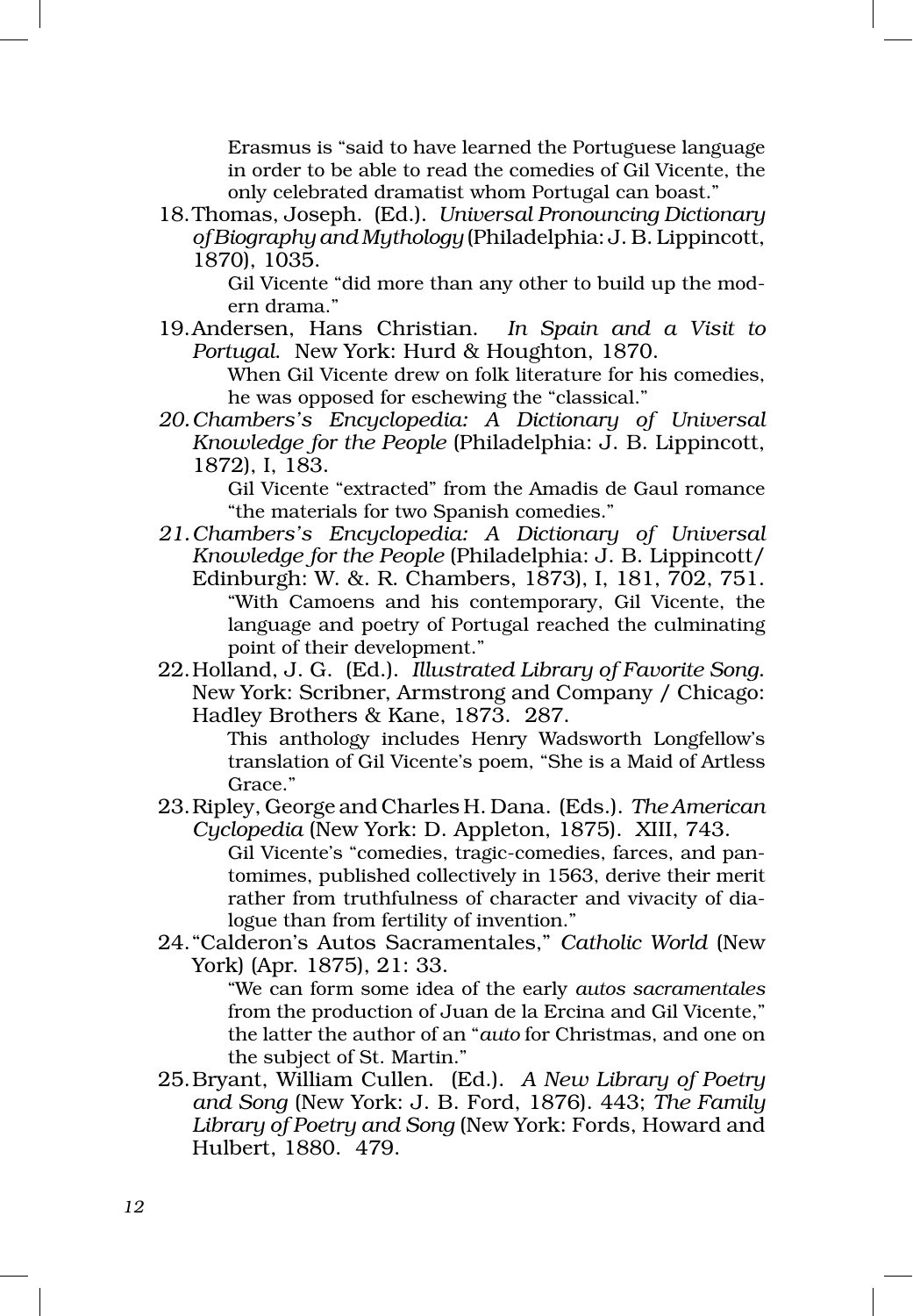John Bowring's translation of Gil Vicente's poem, "The Nightingale," is included.

- 26.Ross, John M. (Ed.). *The Globe Encyclopedia of Universal Information* (Boston: Estes & Lauriat, 1877), II, 439.
	- Gil Vicente—"the greatest dramatist of Portugal"—"founded a Romantic school."
- 27.Barnard, Frederick A. P., and Arnold Guyot. (Eds.). *Johnson's New Universal Cyclopedia* (New York: A. J. Johnson & Son, 1878), III, 406, 1150, 1348.

Gil Vicente endowed Portugal "with the best dramatic works produced in Portuguese literature, though they were written in Spanish."

28."The Ticknor Spanish Library," *New Englander* (New Haven, Connecticut) (May 1880), 3: 385‑97.

There is a reference to "the lighter lyrics of the Gil Vicente school."

*29.Appletons' Annual Cyclopedia and Register of Important Events* (New York) (Jan. 1, 1881), 21: 509.

> "The artistic style of Gil Vicente, founder of the Portuguese theatre" is treated in the recently published *Questões de Litteratura e Arte Portugueza*.

- 30."Women as Actresses [from *Notes and Queries*]," *New York Times* (Oct. 18, 1885), p. 11; "Appearance of Women
	- as Actresses," *Philadelphia Inquirer* (Dec. 9, 1885), p. 7. "Instances of women acting in plays and of royal person‑ ages taking their parts in them are afforded in Portugal by Gil Vicente, who, in the beginning of the sixteenth century, wrote dramas in the Castilian language, which gave rise to the Spanish theatres and anticipated Lope de Vega and Shakespeare by nearly a century."
- 31.A. M. Elliott, "*Corso de Historia da Litteratura Portuguesa*, por Theophilo Braga," *American Journal of Philology* (Baltimore) (Jan. 1, 1887), 8: 93.

"Gil Vicente founded the national theatre."

32."Romance Philology: An Able Paper Read Before the Academy of Sciences by Prof. Alcee Fortier," *Daily Picayune* (New Orleans) (July 11, 1887), p. 4.

> "Gil Vicente and Camoens gave great splendor to Portuguese literature, but after the battle of Alcasar in 1578 and the fall of Sebastian, Portugal never recovered its glory."

- 33."The Renaissance in Portugal," *American Architect and Building News* (Boston) (June 6, 1891), 32: 144. There is a reference to Gil Vicente.
- 34.Smith, Benjamin E. (Ed.). *The Century Cyclopedia of Names*. New York: Century Co., 1894. 1035.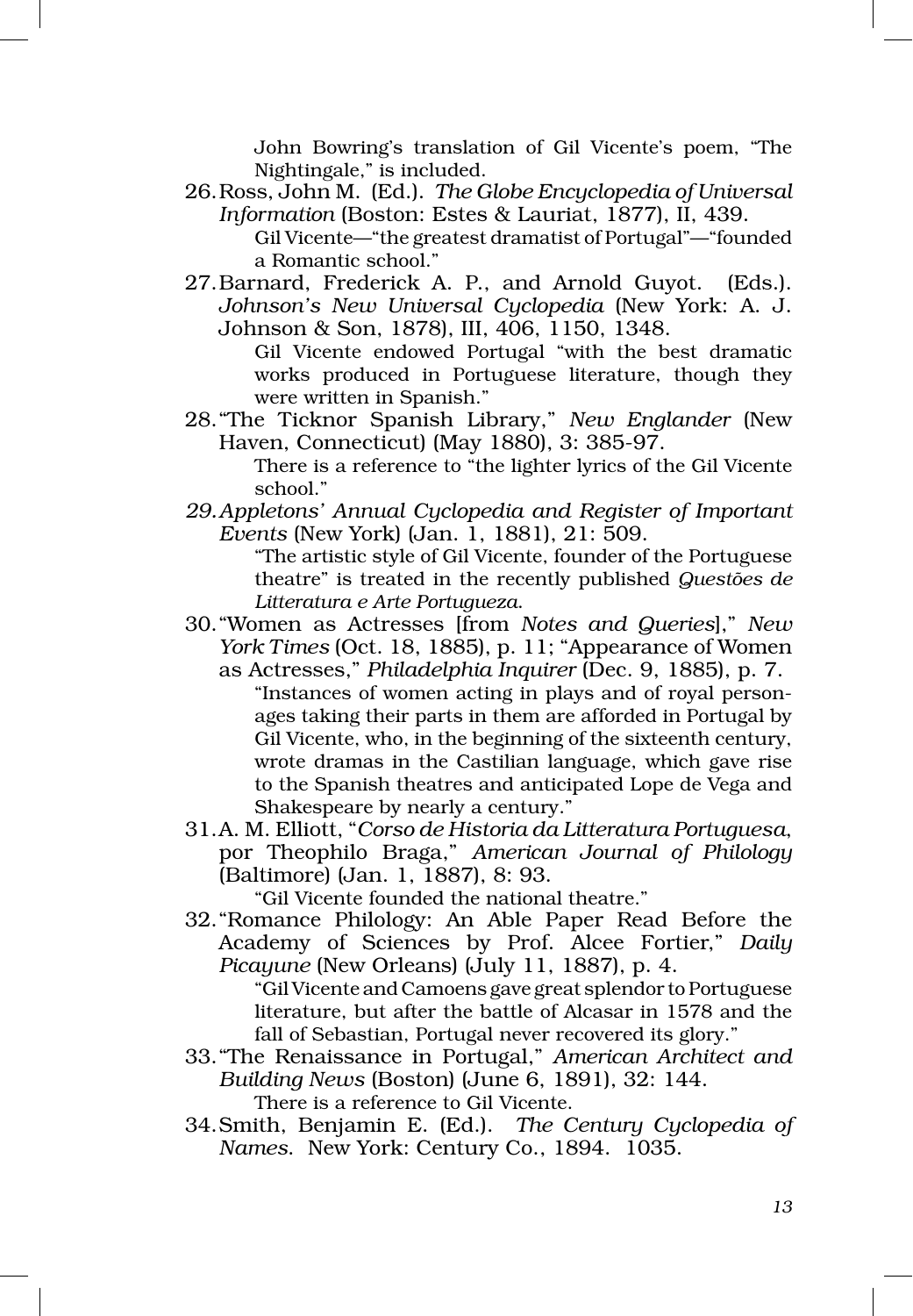Gil Vicente "wrote pastorals and plays for the Portuguese court after 1502. His works in Portuguese and Spanish include comedies, farces, autos, and tragicomedies."

35."Puer Parvulus," *The Living Age* (Boston) (Feb. 3, 1900), 224: 299.

> "A Portuguese named Gil Vicente, who often wrote in Spanish, also produced some realistic idylls in which people talk of friars, hermits, breviaries, calendars, and papal bulls."

36.Isabel Moore, "The Literature of Portugal," *Poet Lore* (Boston) (Autumn 1907), 18: 357.

> "Gil Vicente is really the Portuguese author most closely concerned with the establishment of the national theater. He was born, probably, twenty years before the close of the fifteenth century, during the reign of Emmanuel; but Emmanuel's son and successor, Dom John III, was the acknowledged patron of Gil Vicente and he was a contemporary of Torres Naharro in Spain, who did practically the same for the Spanish drama as Vicente did for the Portuguese. Like Montemayor and Miranda, he is to be numbered among the Spanish writers as well as among those of his native land for, of all his plays, ten are in the Castilian language and fifteen partly so, while seventeen are entirely Portuguese. In the judgment of Bouterwek, the farces of Gil Vicente are the best of his productions; and he certainly is the representative of the Portuguese classic humor."

37.Wilfred P. Mustard, "Later Echoes of the Greek Bucolic Poets," *American Journal of Philology* (Baltimore) (July 1, 1909), 33.

Gil Vicente's "Fragoa de Amor" echoes Moschus.

38.Frederic J. Haskin, "Lisbon is One of the Most Beautiful of European Cities" *Lexington Herald* (Kentucky) (July 21, 1911), Sec. 2, p. 5.

> Before Lisbon's Teatro Dona Maria Segunda stands the "statue of Gil Vicente, father of the drama in Portugal."

39.J. P. Wickersham Crawford. *Spanish Drama Before Lope de Vega*. Publications of the University of Pennsylvania Extra Series in Romanic Languages and Literatures, no. 7. Philadelphia, 1922.

There are several references to Gil Vicente's Castilian plays.

40."Modern Spain," *The Independent* (New York) (Jan. 28, 1922), 108: 86‑87.

In *A Picture of Modern Spain*, J. B. Trend shows that he is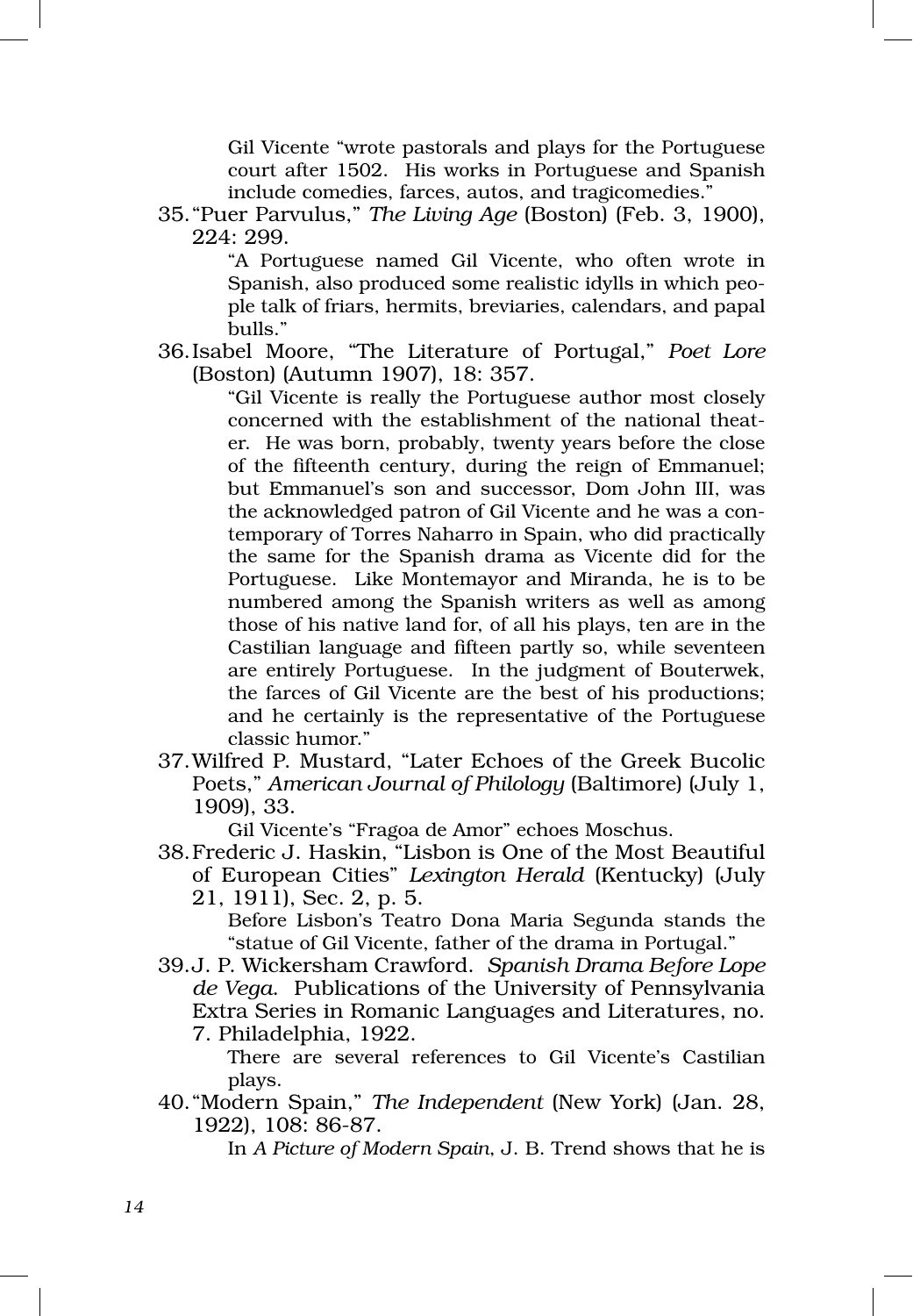"familiar with the intricacies of dramatic history," begin‑ ning with Ercina and Gil Vicente.

41.Joseph A. Meredith. *Intoito and Loa in the Spanish Drama of the Sixteenth Century*. Philadelphia: [University of Pennsylvania], 1928.

There are references to Gil Vicente throughout.

- 42.Maxmillian Rudwin, "The Organization of Pandemonium," *The Open Court* (Chicago) (Aug. 1929), 43: 465.
- There is a reference to Gil Vicente's play, *Historia de Deos*. 43.Lawton Mackall. *Portugal for Two*. New York: Dodd,

Mead, 1931. 159.

"The artist who executed this gleaming steeple‑on‑chalice base [of the *Custodia dos Jerónimos* in Lisbon's Museum of Ancient Art] was named Gil Vicente, which happens to be the name also of Portugal's first and perhaps greatest dramatist, who was living at that time; but whether the two Gils were the same person or not, is a matter for speculation. One notices, though, that the figures on this Custodia have the individuality and 'effectiveness' of dramatis personae."

44."Stamps Honor Notables," *New York Times* (Sept. 19, 1937), p. 192.

> Portugal has issued a stamp with "a likeness of Gil Vicente, the 'Portuguese Shakespeare.'"

45."Plan Floating Post Office for Canal Zone Stamp," *Hartford Courant* (Connecticut) (June 25, 1939), p. SM10.

In 1938, Portugal put a portrait of Gil Vicente on a stamp. 46.Charles David Ley. Introduction. *Portuguese Voyages* 

*1498‑1663*. Ed. Charles David Ley. New York: E. P. Dutton / London: J. M. Dent, 1947. ix.

"Gil Vicente's plays, written at the beginning of the sixteenth century, are so satirical that even to‑day some of them are not allowed to be acted in Portugal."

47.William Barrett, "Voice of the Gods and the Unconscious," *New York Times* (Aug. 14, 1955), p. BR4.

> Gil Vicente is one of C. M. Bowra's subjects in *Inspiration and Poetry*.

48.David Lidman, "Productivity in Crescendo," *New York Times* (Dec. 5, 1965), p. X33.

Portugal has issued four stamps honoring Gil Vicente in commemoration of the fifth centenary of his birth.

49.John Dos Passos. *The Portugal Story: Three Centuries of Exploration and Discovery*. Garden City, New York: Doubleday, 1969. 263‑65.

Gil Vicente's "forty or so eclogues, religious mysteries,